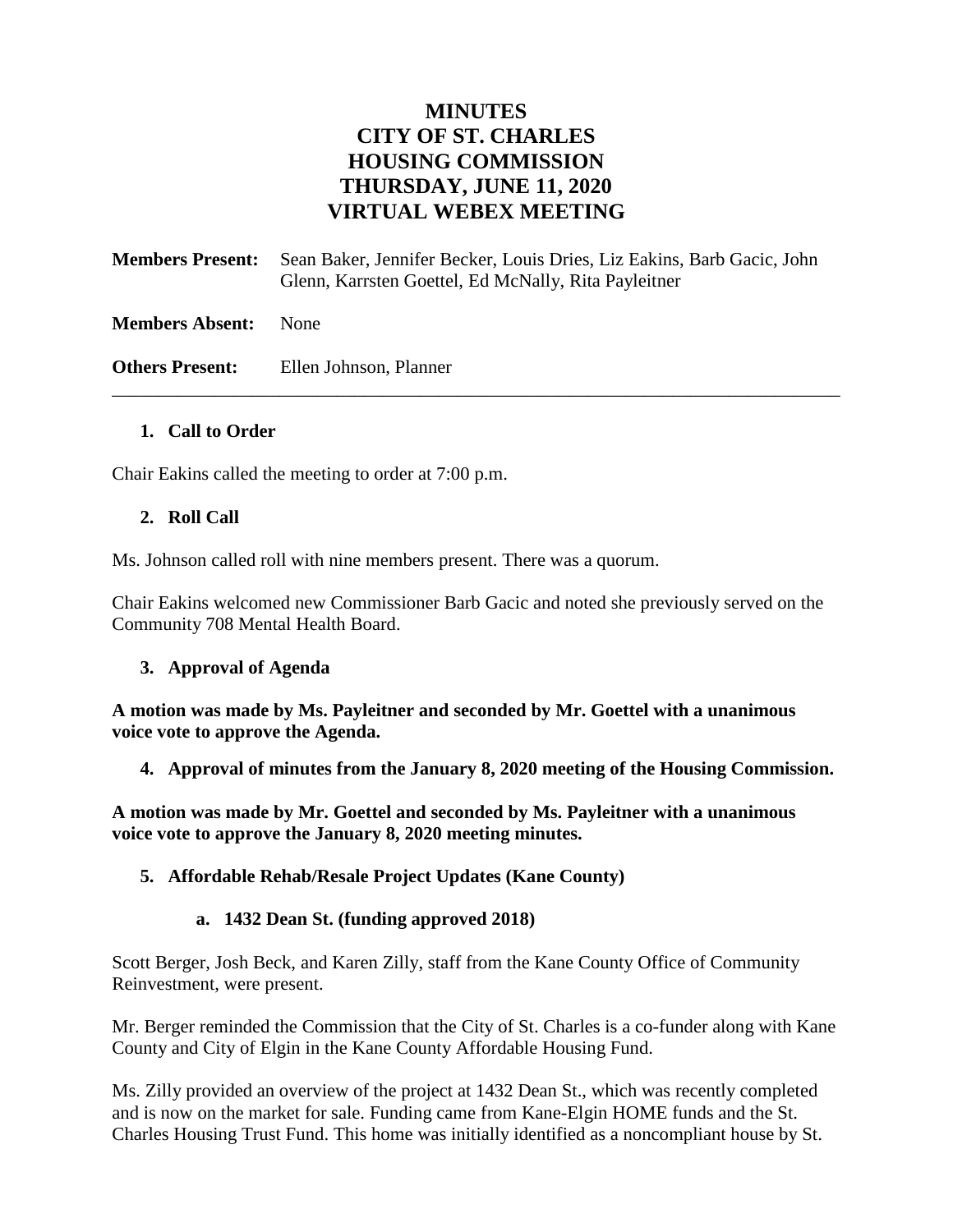Charles Code Enforcement. The home has 1 bedroom, 1 bathroom and is approx. 1,000 sf with a 2.5 car detached garage. The developer was local nonprofit Housing Continuum, Inc. The project took about 10 months to complete. Ms. Zilly shared before and after photos. The interior and exterior were completely renovated. The project was listed on the MLS earlier this week for \$219,000.

Mr. Berger said this home is available to a household at or below 80% AMI. Mr. Beck said to determine the list price, they balance the market value with affordability. A 2-bedroom house equates to a 3-person household. A 3-person household at 80% AMI has an income of \$64,200. They can afford a house up to about \$220,000 depending on other factors. They went with an asking price of \$219,000; there is some room to negotiate down.

Mr. Berger said proceeds from the sale will be divided proportionally among the project funders.

Ms. Eakins asked who makes sure an interested buyer falls within the income guidelines. Mr. Berger said the County checks that a buyer is income-qualified and also that they have completed a homebuyer course.

## **b. 704 Adams Ave. (funding approved 2019)**

Ms. Zilly introduced this project which is in the beginning stages. This was a foreclosure near downtown. The developer is Spillane and Sons. The home has 2 bedrooms and 1 bathroom with an attached garage. Ms. Zilly showed photos of the interior and exterior of the home and a proposed floorplan. The home will be completely rehabbed. St. Charles allocated \$50,000 to the project with \$250,000 from the Kane County CDBG program. Anticipated completion is November. The estimated cost of rehab is about \$140,000.

Mr. Berger said the County has issued a call for projects for the 2020 Affordable Housing Fund. The call for projects offers \$3 million in financing from Kane County, City of Elgin and City of St. Charles. St. Charles has also contributed a vacant, buildable lot.

Ms. Johnson said the City acquired a lot on the corner of Riverside and Moore Avenues. As part of the City's  $7<sup>th</sup>$  Avenue Creek Project, the old house on the property which was in the floodplain was demolished; the entire western half of the lot is in the floodplain. The City is in the process of subdividing the lot into two lots. The eastern lot will be buildable and the initial plan was to sell it to a developer. Staff provided the option to the City Council to donate the lot to the Affordable Housing Fund instead, to be made available as a buildable lot for an affordable single-family home. Council gave unanimous support. The lot has been included in the County's call for projects.

## **6. 2020 Inclusionary Housing Fee In-lieu – Update**

Ms. Johnson said the City Council sets the IHO fee in-lieu on an annual basis. Developers of new residential housing are required to pay the fee if they choose not to provide affordable units. At the January meeting, the Housing Commission made a recommendation to keep the fee at \$39,600 per required affordable unit, which was the same fee as 2019. City Council accepted this recommendation and kept the fee as-is.